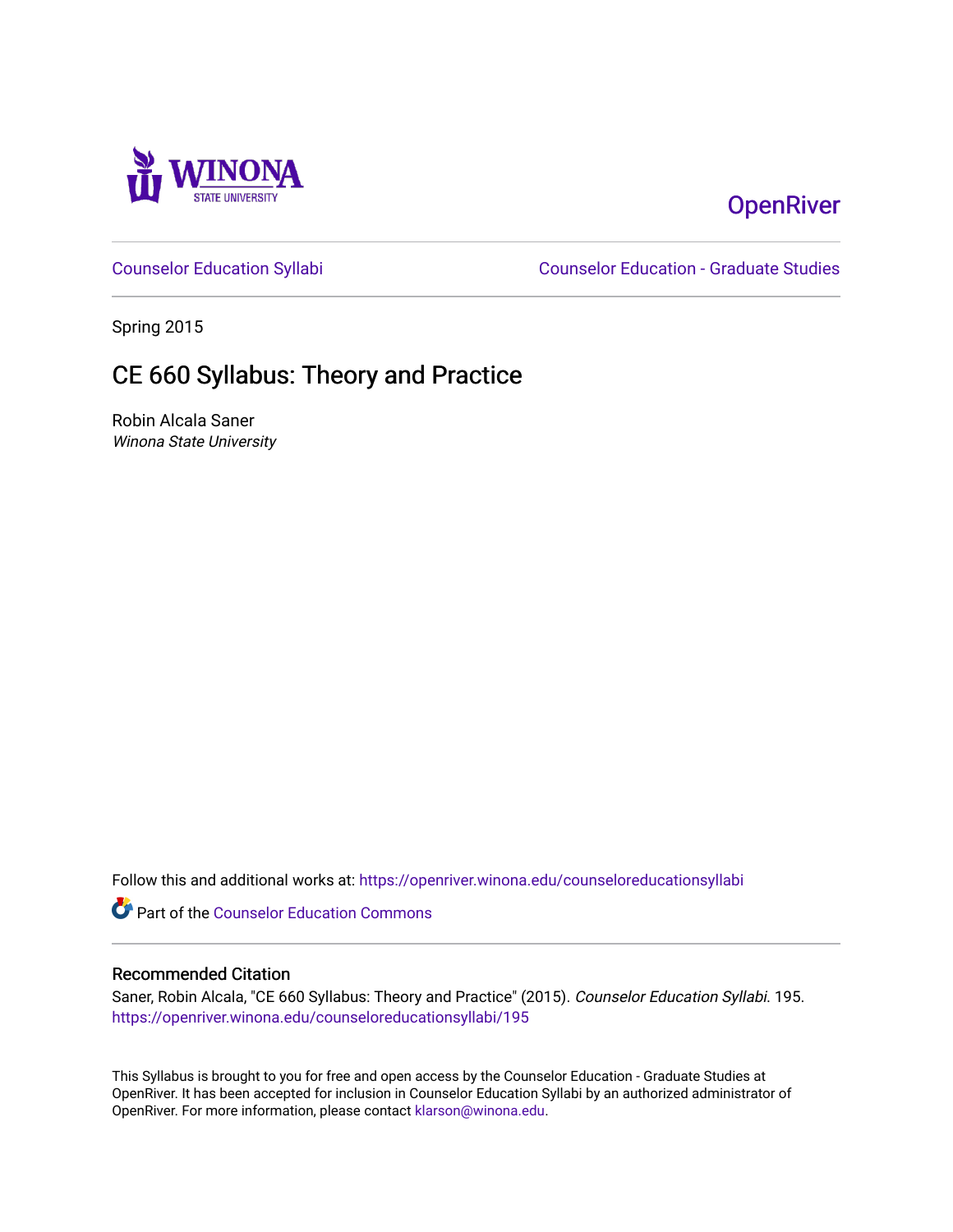### **Winona State University Department of Counselor Education CE 660: Theory and Practice Spring 2015**

**Assistant Professor: Robin Alcala Saner, MS, LSC Office Location:EA 205, WSU -Rochester Phone:507-285-7581 E-mail: rsaner@winona.edu Office Hours: Mondays, 2-5pm, Tuesdays10am -2pm, Thursdays, 12-2pm & 3-5pm**

### **Course Location:EA 262, WSU -Rochester Course Dates, Times, Delivery:Mondays, 5:00pm –8:00pm**

### **Course Description:**

This course exposes students to theories of personality development and change, theories of counseling, and counseling techniques. Students practice application of counseling theories in a laboratory setting with simulated situations. Students are encouraged to identify and develop a tentative theory of personality as it relates to an effective counseling approach. A strong emphasis is placed on the ethical standards of the counseling profession and on multicultural issues. *Prerequisites: CE 601 - [Foundations of Counseling](http://catalog.winona.edu/content.php?filter%5B27%5D=CE&filter%5B29%5D=660&filter%5Bcourse_type%5D=-1&filter%5Bkeyword%5D=&filter%5B32%5D=1&filter%5Bcpage%5D=1&cur_cat_oid=11&expand=&navoid=1013&search_database=Filter%23tt490) , completion of or concurrent registration in CE 658 - [Microskills](http://catalog.winona.edu/content.php?filter%5B27%5D=CE&filter%5B29%5D=660&filter%5Bcourse_type%5D=-1&filter%5Bkeyword%5D=&filter%5B32%5D=1&filter%5Bcpage%5D=1&cur_cat_oid=11&expand=&navoid=1013&search_database=Filter%23tt487) and CE 660 permission of instructor. In general, students are not eligible for enrollment in 660 until they have successfully completed approximately 12 semester credits in the CE department and have satisfied all relevant course prerequisites. Students should consult with their faculty adviser and refer to the detailed enrollment procedures in the CE Program Handbook. Grade only.*

### **Required Texts and/or Materials:**

Sommers-Flanagan, J. & Sommers-Flanagan, R. (2013). *Counseling and psychotherapy theories in context and practice (2nd edition).* New Jersey: John Wiley & Sons.

You will need a device that can record your sessions, in class or outside of class. If you do not have access to such a device, please inform the instructor immediately so a plan can be worked out for recording.

### **Course Objectives:**

The purpose of this course is to expose students to a wide variety of theories in personality and counseling and to apply those approaches to practices in counseling. The course provides the student with the opportunity to practice those various approaches to counseling in simulated developmental settings and role-playing situations. The course also provides the opportunity for the student to develop a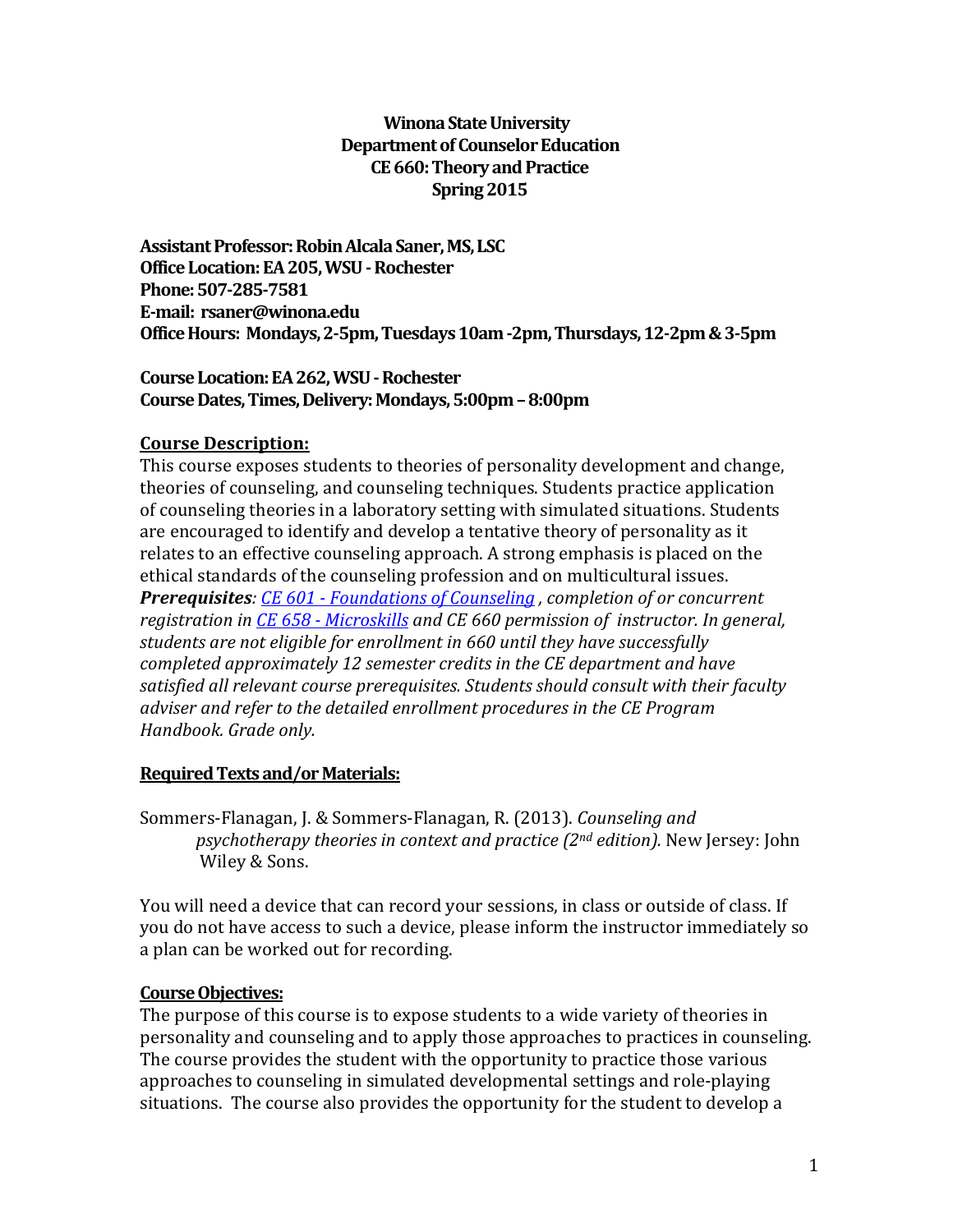personal theory of counseling, a unique style of counseling, effective techniques of counseling, special awareness and particularly multicultural awareness. All practice is done within a safe setting to give and receive critical feedback relating to the student's person, mannerisms, style, counseling techniques and effectiveness.

Upon completion of this course the student will be able to:

- a. Understand personality theory as it relates to human development and how this understanding enables one to work effectively with clients from a variety of populations
- b. Demonstrate counseling competence with the counseling theories of Rogers, Adler, Glasser, Perls, cognitive behaviorists (Ellis, Beck, Michenbaum) and various behaviorists (skills)
- c. Understand the pros and cons of each theory as it relates to multicultural perspectives (knowledge, professionalism)
- d. Recognize and practice interventions for issues related to a variety of populations (practice)
- e. Formulate his/her own personal counseling philosophy which integrates several theories and produce a written theory paper (knowledge)
- f. Demonstrate personality and counseling theoretical knowledge as it applies to specific cases (skills, knowledge)
- g. Understand counseling ethics and apply them to specific cases (skills, knowledge)
- h. Understand the basics of family therapy (knowledge)
- i. Demonstrate the ability to integrate several theoretical perspectives into a counseling session (skills, practice)

### **Council for Accreditation of Counseling and Related Educational Programs (CACREP) Related Standards:**

### *Mental Health Counseling:*

A.5. Understands a variety of models and theories related to clinical mental health counseling, including the methods, models, and principles of clinical supervision.

C.2. Knows the etiology, the diagnostic process and nomenclature, treatment, referral, and prevention of mental and emotional disorders.

 3. Knows the models, methods, and principles of program development and service delivery (e.g., support groups, peer facilitation training, parent education, self-help). D.2. Applies multicultural competencies to clinical mental health counseling involving case conceptualization, diagnosis, treatment, referral, and prevention of mental and emotional disorders.

 5. Demonstrates appropriate use of culturally responsive individual, couple, family, group, and systems modalities for initiating, maintaining, and terminating counseling.

E.3. Understands current literature that outlines theories, approaches, strategies, and techniques shown to be effective when working with specific populations of clients with mental and emotional disorders.

F.3. Demonstrates the ability to modify counseling systems, theories, techniques, and interventions to make them culturally appropriate for diverse populations.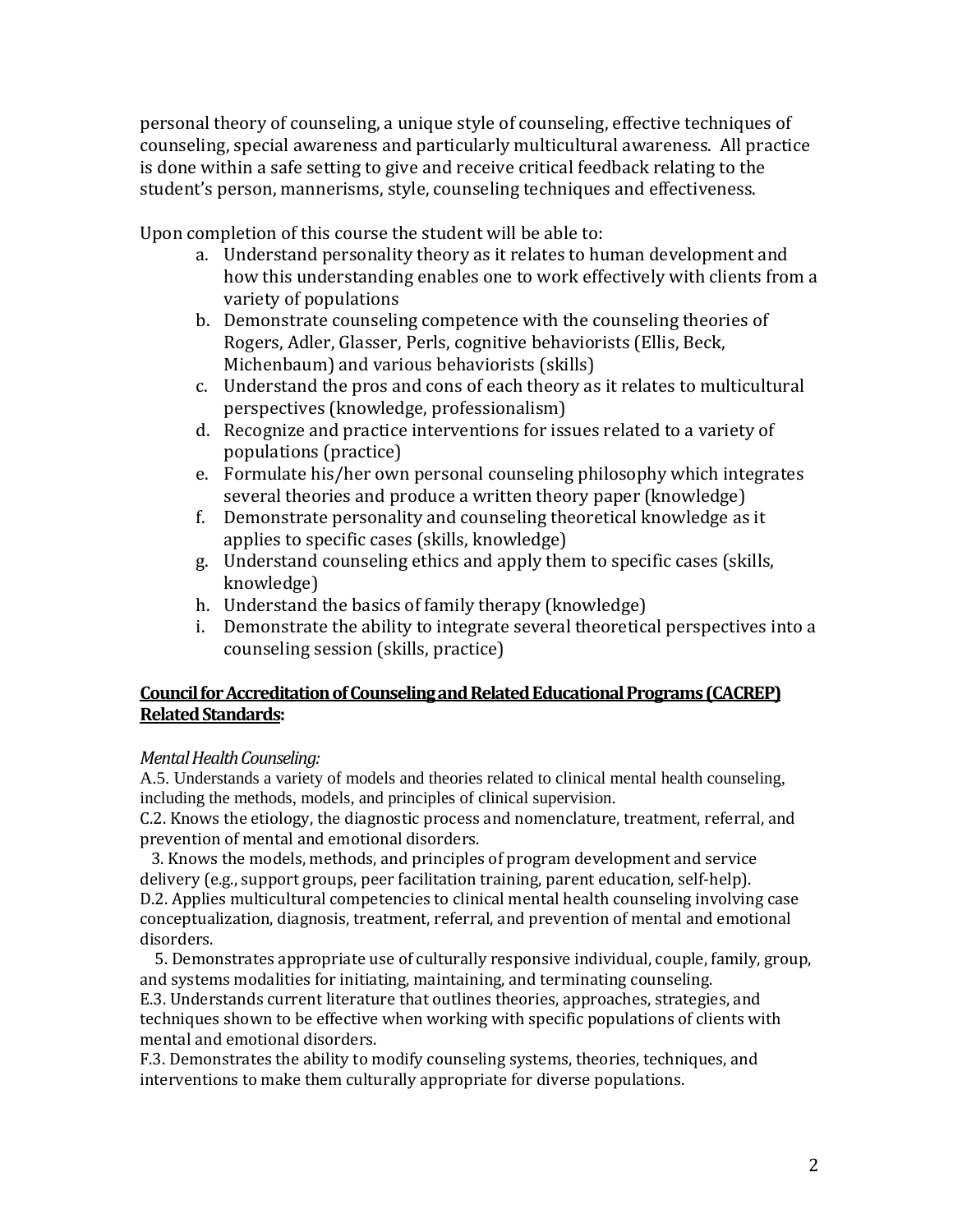### *School Counseling:*

C.1. Knows the theories and processes of effective counseling and wellness programs for individual students and groups of students.

M.4. Understands systems theories, models, and processes of consultation in school system settings.

 5. Knows strategies and methods for working with parents, guardians, families, and communities to empower them to act on behalf of their children.

### **Course Expectations and Requirements:**

### 1. *Attendance & participation (60 points)*

Students are required to attend all class session and be an active and engaged learner. The expectation is that you come to class prepared by having read the assigned chapters or articles and completed assignments. Failure to attend class or meet these expectations will result in a reduction in your grade. If you need to miss a class due to an illness or emergency, you are expected to contact the instructor before class or as soon as possible. As this is a class that requires practice and faceto-face interaction, if you miss multiple classes you should consider withdrawing from the course.

Inclement weather may interfere with class. Always use your best judgment when determining if it is safe to travel. The instructor will notify students of cancellation by 2pm the day of class. Notifications will be made via D2L announcements, the WSU homepage, and WSU email.

### 2. *Assignments*

Assignments are expected on time. If for some reason, a student has difficulty meeting the course expectations, the student is responsible for notifying the instructor immediately to work out an alternate plan if agreed upon by the instructor and the student. Late assignments without instructor permission will result in a reduction in the grade.

### **Theory-specific recordings** *(30 points each)*

Your recordings will be made with a partner from this class who becomes your "client" for the semester. Students find it difficult to remember details if they are making up material, however, some may feel uncomfortable presenting real issues. Two options are: 1) use a real scenario from your history and/or 2) use presenting issues from someone you know well.

The recordings will be based on theories we will discuss and practice in class. The first recording will focus on microskills practice and is an opportunity to begin establishing the relationship with your client. You will treat it as a "first session", focusing on building rapport, attending skills, and setting the stage for the counseling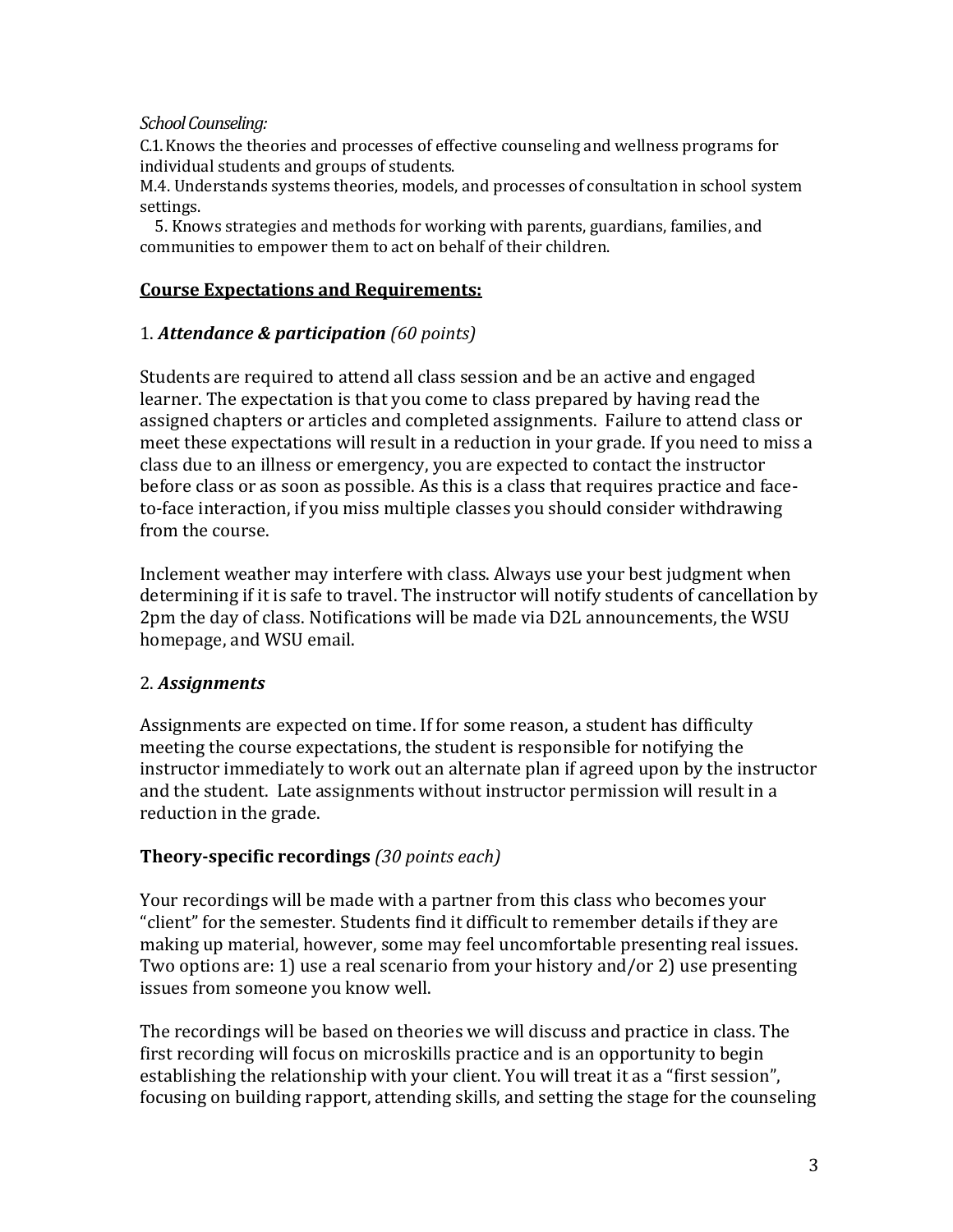relationship (informed consent, confidentiality, etc.). The subsequent recordings will build on these skills and focus on specific theories as assigned.

You may use electronic devices that enable you to upload your recordings to One Drive. If you need to use an alternate process, please discuss options with the instructor ASAP. Please ensure the following:

- 1. The microphone is working and voice can be heard distinctly (if tape is not clearly audible, it will not be considered for grade)
- 2. Record your session with audio-tape simultaneously every time, for back-up
- 3. light source at rear or side does not interfere with picture
- 4. faces and bodies of counselor (and client) can be seen
- 5. make adjustments for outside interruptions during taping if necessary (noise, rain, pets, etc.)

Recordings should clearly demonstrate the theory and techniques. The length of the practice tapes should be about 20-25 minutes, as needed for a worthwhile demonstration. DO NOT RUSH, even if you run to 30 minutes, the maximum allowed.

In addition to the recordings, you will complete a transcript for each recording and write up case notes, which will be placed in the course dropbox on D2L.

### *Note: You may be required to repeat theories tapes that do not meet the minimum requirement of each respective assignment.*

# **Quiz** *(50 points)*

The quiz will be multiple-choice format and will test students' knowledge of the various theories learned over the course of the term. The exam will be taken online via D2L. The exam is open book. However, students may NOT use each other, the Internet, or other resources. Only the textbook is permissible as a reference when taking the exam. Students will be allowed one attempt only.

## **Personal theory of counseling paper** *(100 points)*

Your final paper will be a compilation of what you have learned over the semester and applying it to your style as a counselor. In you paper you will include the following:

- 1. Important distinctive elements about theories which have meaning for you and your potential clients
- 2. How they mesh well together and complement each other
- 3. How you intend to combine technique and philosophy of each of the theories
- 4. And how you plan to integrate multicultural issues and concerns with these theories
- 5. "Self-as-instrument" and how that relates to your chosen theories
- 6. An outline of your self-care plan as you move forward from "student to counselor"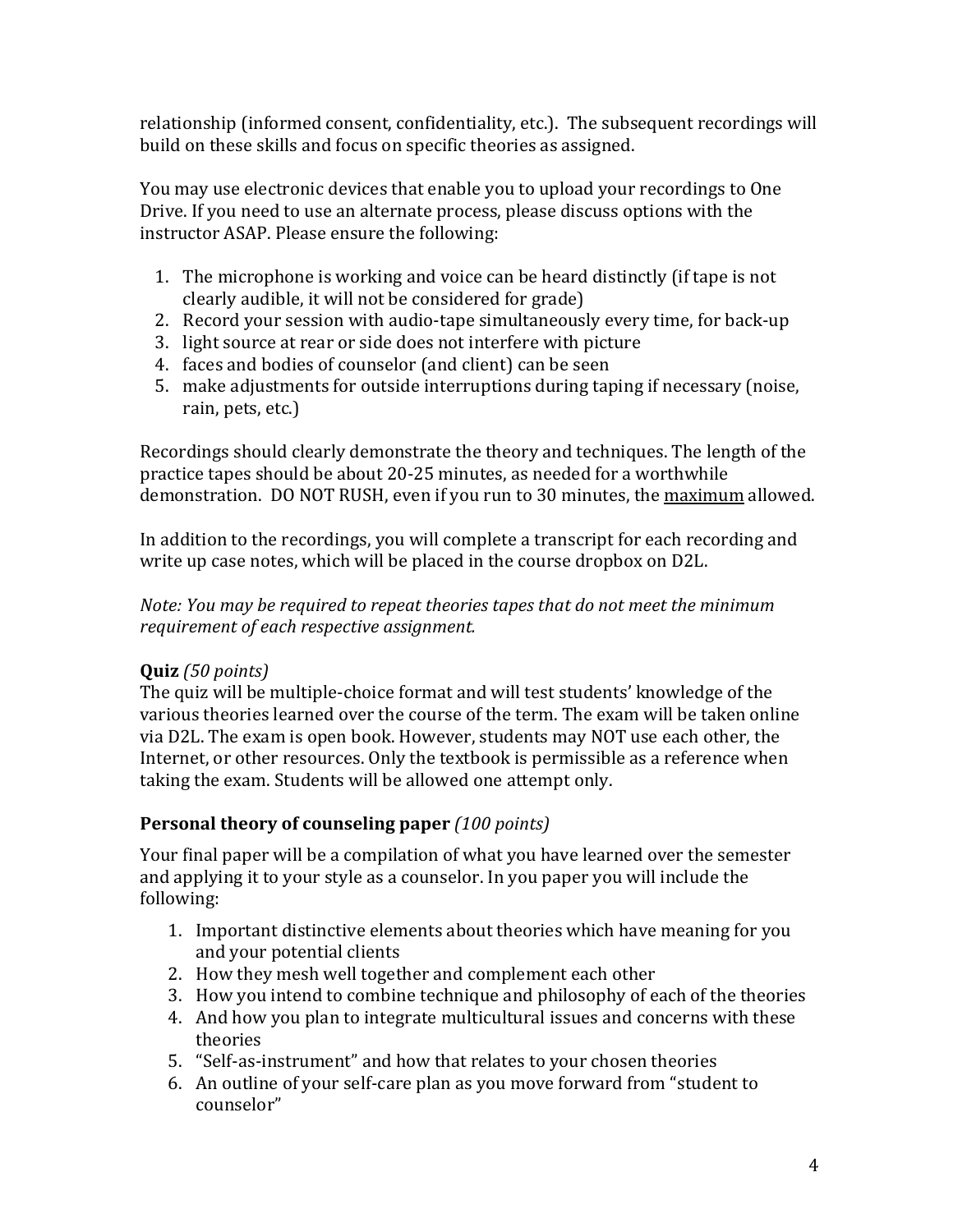## **Final integration recording:** *(50 points)*

Your final recording should demonstrate your ability to integrate SEVERAL (at least 2) of the theories you noted in your "Personal Theory Paper". With the characteristics of Person-Centered Therapy as your foundation, you should be "REAL" in the relationship. A mastery of Basic Counseling Skills should be evident through integrated responses combining reflected content, feelings, and meanings, caring confrontations, and influencing skills.

The length of the tape will be 40-45 minutes. Check your video equipment to make sure the sound and picture are good. Remember to complete the transcript and case notes.

### **Final presentation:** *(50 points)*

Your final presentation will be done in pairs, focusing on one theory. You will have a maximum of 20 minutes to share the following components of the theory:

- $\triangleright$  Counseling situations that this theory would be a good option
- $\triangleright$  Techniques utilized
- $\triangleright$  Potential "down sides" to the theory—situations in which you would not use the theory

You will be graded on the above as well as your creativity in sharing with your classmates. There will be no use of technology allowed during the presentation.

### **Grading:**

| <u>Letter grade</u> | Percentage system                                  | Point system |  |
|---------------------|----------------------------------------------------|--------------|--|
| A                   | $100 - 90\%$                                       | $490 - 441$  |  |
| R                   | $89 - 80\%$                                        | $440 - 392$  |  |
|                     | Below 80% or 392 points will result in remediation |              |  |

### **CE 660 Preparedness/Assessment of Readiness for CE 680/CE 690**

After the completion of CE 660, based on all your coursework to date, a decision will be made on your entrance into the practicum/internship sequence. Explanation of course grades is as follows:

Grade of "A" means you have done excellent work and are practicum-ready. Requires a minimum of 90% of total points.

Grade of "B" means you have done good work. With the assignment of a B you will either be given a practicum-ready rating or will be told specifically what needs to be done before practicum. Requires a minimum of 80% of total points.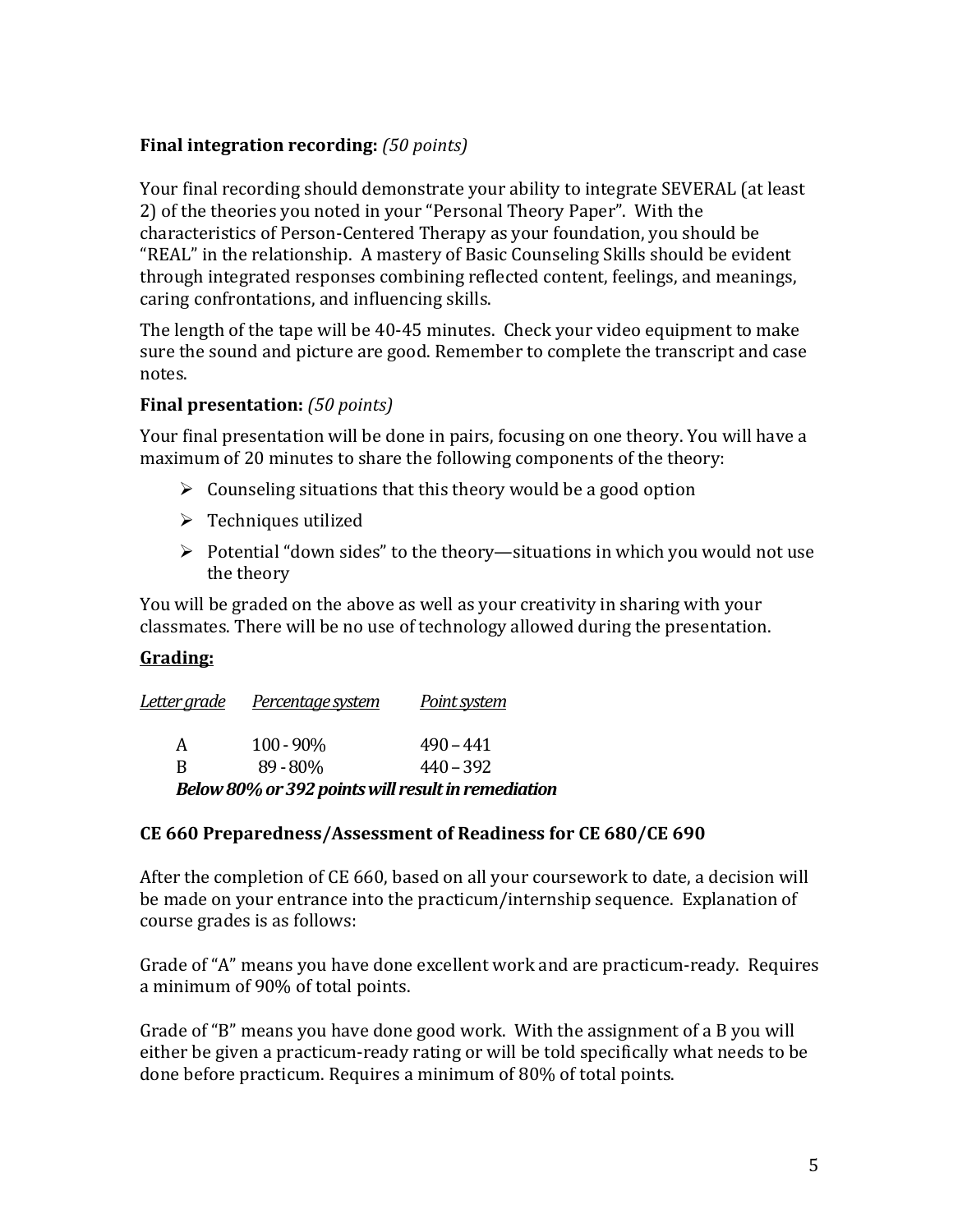Grade of "C" or below means you do not have the skill readiness that practicum requires. You will be asked to either retake CE 660 or switch program tracks to Professional Development.

### **University Expectations and Resources:**

**Academic Integrity:**The collegiate policy on plagiarism and cheating is outlined in the Student Handbook. It is your responsibility to be aware of this policy. You can also find it online at: <http://www.winona.edu/sld/academicintegrity.asp>

**Accommodations:**According to Section 504 of the Rehabilitation Act of 1973, students with disabilities have the right to receive necessary reasonable accommodations and support services to allow equal access to Winona State University. If you have a disability that requires accommodations, you are eligible for support through access services. To access these services, visit:

<http://www.winona.edu/accessservices/gettingstarted.asp>

**Commitment To Inclusive Excellence:** WSU recognizes that our individual differences can deepen our understanding of one another and the world around us, rather than divide us. In this class, people of all ethnicities, genders and gender identities, religions, ages, sexual orientations, disabilities, socioeconomic backgrounds, regions, and nationalities are strongly encouraged to share their rich array of perspectives and experiences. If you feel your differences may in some way isolate you from WSU's community or if you have a need of any specific accommodations, please speak with the instructor early in the semester about your concerns and what we can do together to help you become an active and engaged member of our class and community.

Campus resources for students:<http://www.winona.edu/diversity/estatement.asp>

**Graduate Student Resources:** Helpful information for graduate students can be found at: <http://www.winona.edu/gradstudies/currentstudents.asp>

**Student Grievances:** Procedures for filing student complaints are explained in Student Handbook. Student complaint procedures are available online at: <http://www.winona.edu/sld/studentgrievance.asp>

**Writing Center:**Located in Minne 348, the Writing Center offers free, individualized instruction in all forms and disciplines during any stage of writing, reading, or research. Call 507.457.5505 for an appointment. Walk-ins also welcome.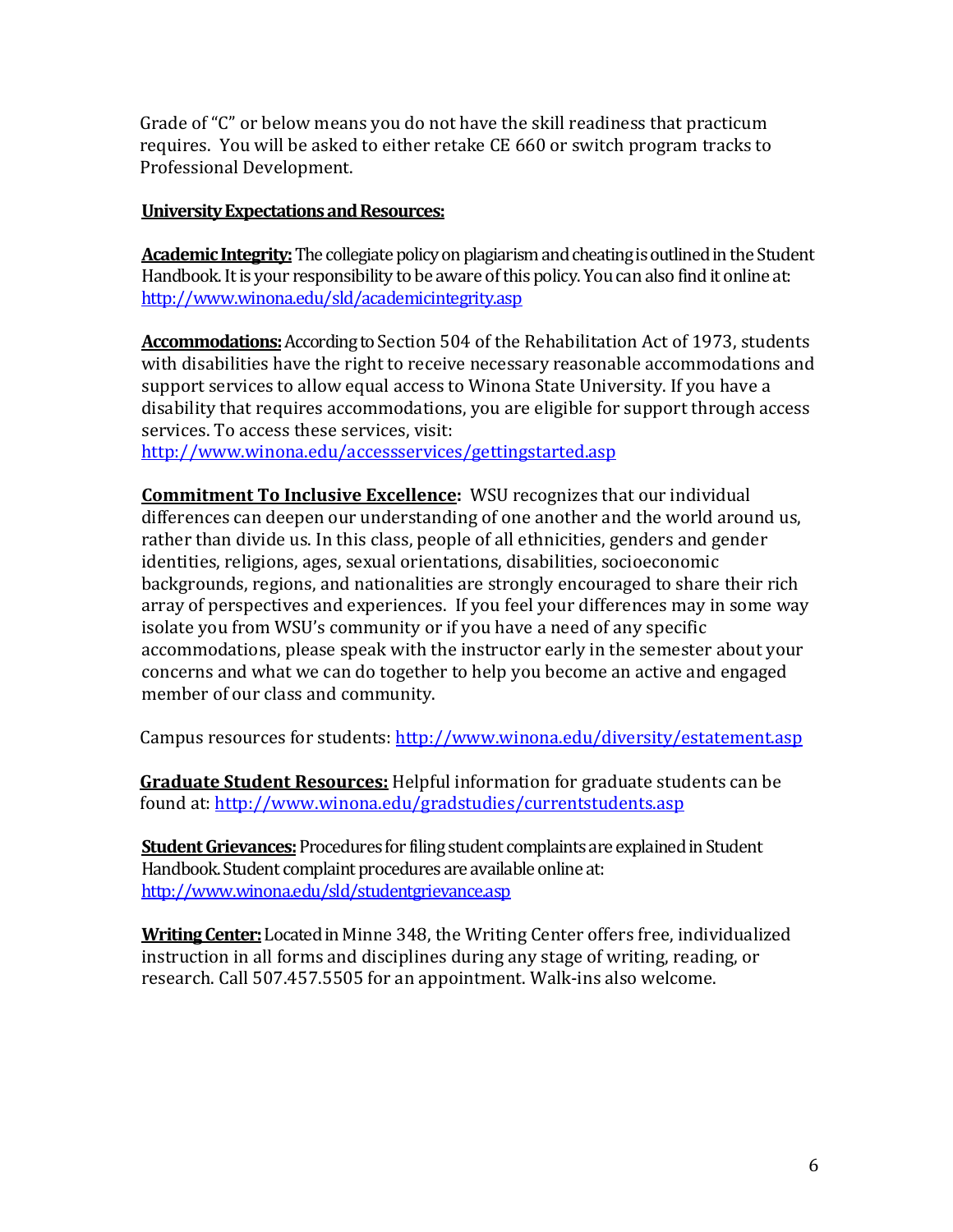### **Course Schedule**

| <b>DATE</b>                                                               | TOPICS/PRESENTATIONS                                             | READINGS/ASSIGNMENTS                                    |  |
|---------------------------------------------------------------------------|------------------------------------------------------------------|---------------------------------------------------------|--|
| <b>January 12, 2015</b>                                                   | Introduction & syllabus<br>Microskills review<br>Person-centered | Chapter 1                                               |  |
| <b>January 19, 2015</b>                                                   | <b>NO CLASS</b>                                                  | <b>MLK Holiday</b>                                      |  |
| <b>January 26, 2015</b>                                                   | Person-centered, cont.<br>Psychoanalytic theory                  | Microskills practice tape due<br>Chapter 5<br>Chapter 2 |  |
| Review recordings<br>Adlerian theory<br><b>February 2, 2015</b>           |                                                                  | Person-centered recordings due<br>Chapter 3             |  |
| <b>February 9, 2015</b>                                                   | Adlerian continued<br>Feminist theory                            | Chapter 10                                              |  |
| <b>February 16, 2015</b>                                                  | Review recordings<br>Behavioral theory                           | Adlerian recording due<br>Chapter 7                     |  |
| <b>February 23, 2015</b>                                                  | <b>Cognitive Behavioral Therapy</b>                              | Chapter 8                                               |  |
| <b>March 2, 2015</b>                                                      | Review recordings<br>Existential theory                          | CBT recording due<br>Chapter 4                          |  |
| <b>March 9, 2015</b>                                                      | <b>NO CLASS</b>                                                  | <b>WSU BREAK</b>                                        |  |
| <b>March 16, 2015</b>                                                     | Gestalt theory<br>Practicum/internship discussion                | Chapter 6<br>Post questions re: CE 680/690              |  |
| <b>March 23, 2015</b>                                                     | Reality therapy<br>Choose theory for final<br>presentation       | Chapter 9                                               |  |
| <b>March 30, 2015</b>                                                     | $Quiz - D2L$                                                     | Reality therapy recording due<br>Chapter 14             |  |
| April 6, 2015                                                             | Review recordings<br>Family systems<br>Integration               | Chapter 12                                              |  |
| April 13, 2015                                                            | Multicultural orientation                                        | Theory of choice recording<br>Chapter 13                |  |
| Prepare integration recording<br>Semester review<br><b>April 20, 2015</b> |                                                                  | Personal theory paper due                               |  |
| April 27, 2015                                                            | Final presentations<br>Wrap up and evaluation                    | Integration recording due<br><b>Presentation</b>        |  |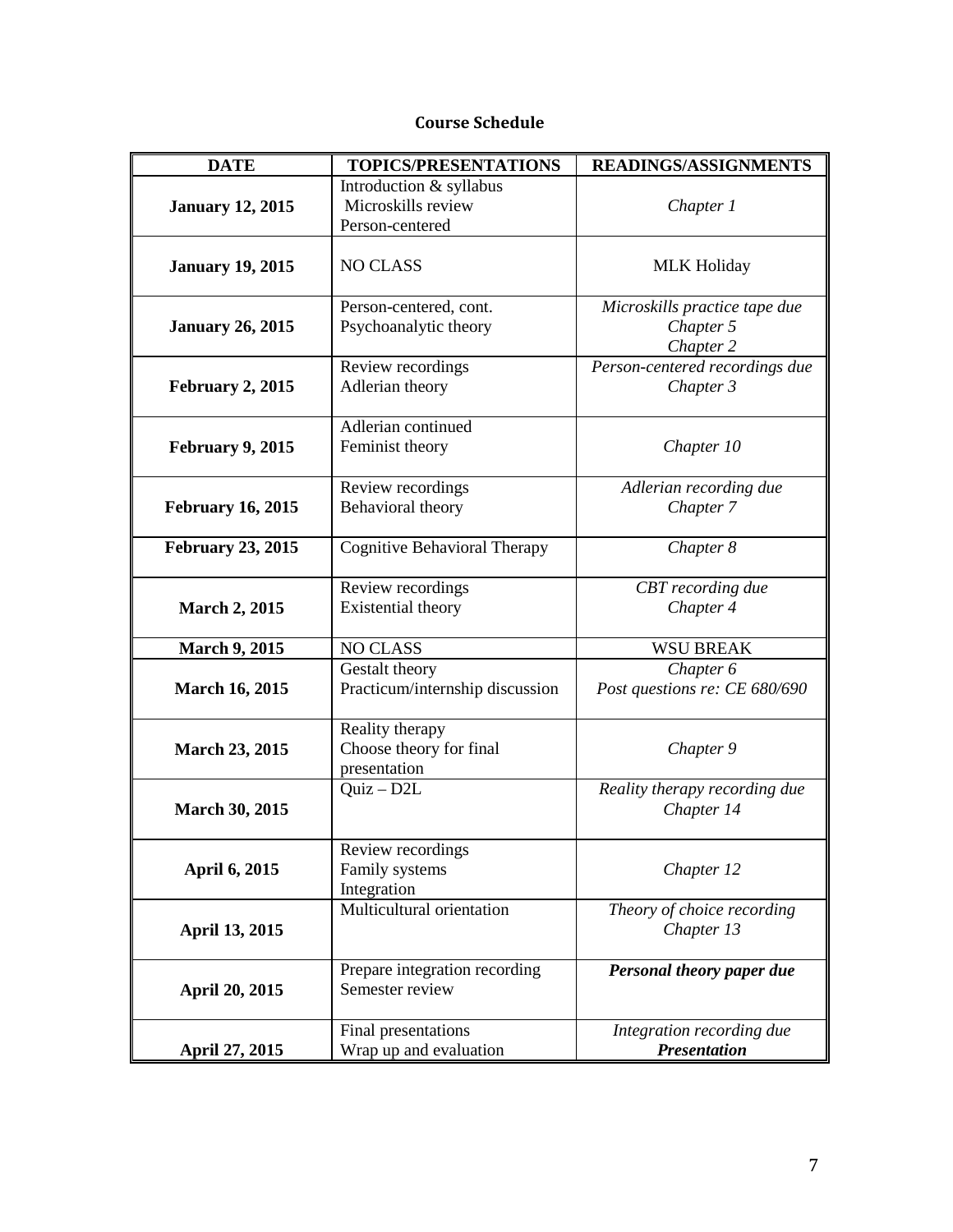| <b>Points</b>                         | 10 points         | 5-7 points        | 1-4 points        | 0 points          |
|---------------------------------------|-------------------|-------------------|-------------------|-------------------|
| <b>Possible</b><br><b>Therapeutic</b> | Student           | Student           | Student lacks     | Student lacks     |
| Presence                              | demonstrates      | demonstrates      | empathy,          | empathy, poor     |
|                                       | empathy,          | empathy, good     | demonstrates      | listening skills, |
|                                       | exemplary         | listening skills, | marginal          | and no            |
|                                       | listening skills, | and some          | listening skills, | microskills.      |
|                                       | and a variety of  | microskills.      | and few           |                   |
|                                       | microskills.      |                   | microskills.      |                   |
|                                       | 10 points         | 5-7 points        | 1-4 points        | 0 points          |
| Structure of                          | Session is within | Session is either | Session is either | Session is either |
| <b>Session</b>                        | appropriate time  | too long or too   | too long or too   | too long or too   |
|                                       | limits. Counselor | short. Counselor  | short. Counselor  | short. Counselor  |
|                                       | set stage for     | set stage for     | does not          | does not define   |
|                                       | counseling        | counseling        | adequately:       | role, explain     |
|                                       | relationship:     | relationship:     | define role,      | informed consent  |
|                                       | define role,      | define role,      | explain informed  | & confidentiality |
|                                       | explain informed  | explain           | consent &         |                   |
|                                       | consent &         | informed          | confidentiality   |                   |
|                                       | confidentiality   | consent &         |                   |                   |
|                                       |                   | confidentiality   |                   |                   |
|                                       | 10 points         | 5-7 points        | 1-4 points        | 0 points          |
| Transcript                            | Transcript is     | Transcript is     | Transcript has    | Transcript has    |
|                                       | completed         | mostly correct -  | several errors -  | several errors -  |
|                                       | correctly, with   | few errors -      | with weak         | weak statements   |
|                                       | weak statements   | with weak         | statements        | are not replaced  |
|                                       | replaced with     | statements        | replaced with     | with preferred    |
|                                       | preferred         | replaced with     | preferred         | statements.       |
|                                       | statements        | preferred         | statements        |                   |
|                                       |                   | statements.       |                   |                   |
|                                       | 10 points         | 5-7 points        | 1-4 points        | 0 points          |
| Case notes                            | Case note is      | Case note is      | Case note is not  | Case note is      |
|                                       | professionally    | professionally    | well-written or   | incomplete.       |
|                                       | written and       | written, but      | formatted         | Requirements      |
|                                       | follows case note | formatting is not | correctly.        | not met.          |
|                                       | format.           | correct, or       |                   |                   |
|                                       |                   | format is         |                   |                   |
|                                       |                   | correct, but not  |                   |                   |
|                                       |                   | well-written.     |                   |                   |
| <b>TOTAL POINTS</b>                   |                   |                   |                   |                   |

### **Microskills Recording Rubric**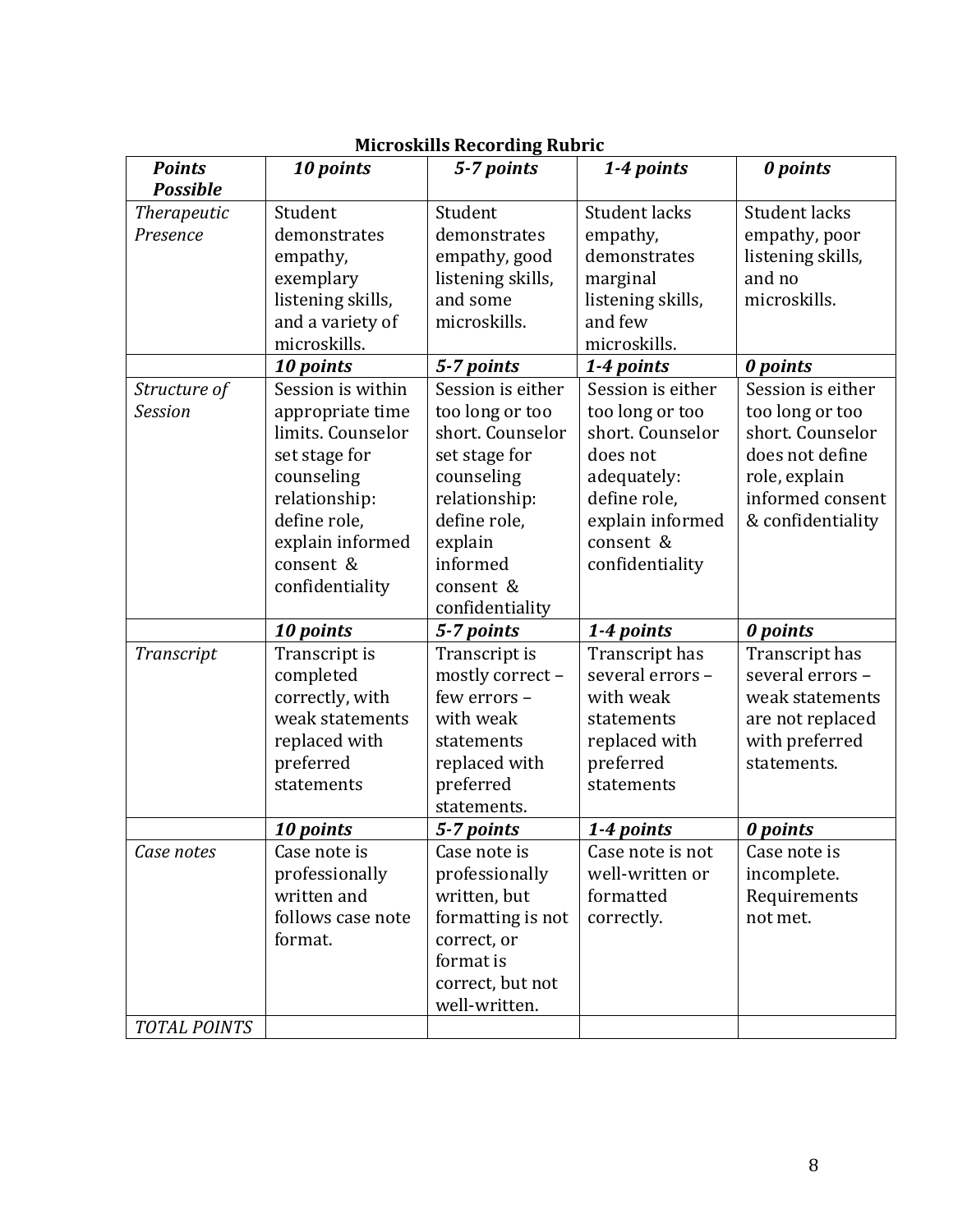## **THEORIES RECORDINGS RUBRIC**

| <b>Points</b>       | 10 points           | 5-7 points        | 1-4 points           | 0 points             |
|---------------------|---------------------|-------------------|----------------------|----------------------|
| <b>Possible</b>     |                     |                   |                      |                      |
| Demonstration       | Exemplary           | Above average     | Average              | Tape does not        |
| of Theory           | illustration of     | illustration of   | illustration of      | illustrate theory.   |
|                     | theory.             | theory.           | theory.              |                      |
|                     | 10 points           | 5-7 points        | 1-4 points           | 0 points             |
| <b>Therapeutic</b>  | Student             | Student           | <b>Student lacks</b> | <b>Student lacks</b> |
| Presence &          | demonstrates        | demonstrates      | empathy,             | empathy, poor        |
| structure           | empathy,            | empathy, good     | demonstrates         | listening skills,    |
|                     | exemplary           | listening skills, | marginal             | and no               |
|                     | listening skills,   | and some          | listening skills,    | microskills.         |
|                     | and a variety of    | microskills.      | and few              | Session is either    |
|                     | microskills.        | Session is either | microskills.         | too long or too      |
|                     | Session is within   | too long or too   | Session is either    | short and is         |
|                     | appropriate time    | short and         | too long or too      | lacking structure.   |
|                     | limit, structure is | structure is      | short and            |                      |
|                     | maintained.         | maintained.       | structure is not     |                      |
|                     | Counselor           |                   | maintained           |                      |
|                     | introduces client   |                   | Throughout.          |                      |
|                     | to session.         |                   |                      |                      |
|                     | 10 points           | 5-7 points        | 1-4 points           | 0 points             |
| Transcript          | Transcript is       | Transcript is     | Transcript has       | Transcript has       |
|                     | completed           | mostly correct -  | several errors -     | several errors -     |
|                     | correctly, with     | few errors -      | with weak            | weak statements      |
|                     | weak statements     | with weak         | statements           | are not replaced     |
|                     | replaced with       | statements        | replaced with        | with preferred       |
|                     | preferred           | replaced with     | preferred            | statements.          |
|                     | statements          | preferred         | statements           |                      |
|                     |                     | statements.       |                      |                      |
|                     | 10 points           | 5-7 points        | 1-4 points           | 0 points             |
| Case notes          | Case note is        | Case note is      | Case note is not     | Case note is         |
|                     | professionally      | professionally    | well-written or      | incomplete.          |
|                     | written and         | written, but      | formatted            | Requirements         |
|                     | follows case note   | formatting is not | correctly.           | not met.             |
|                     | format.             | correct, or       |                      |                      |
|                     |                     | format is         |                      |                      |
|                     |                     | correct, but not  |                      |                      |
|                     |                     | well-written.     |                      |                      |
| <b>TOTAL POINTS</b> |                     |                   |                      |                      |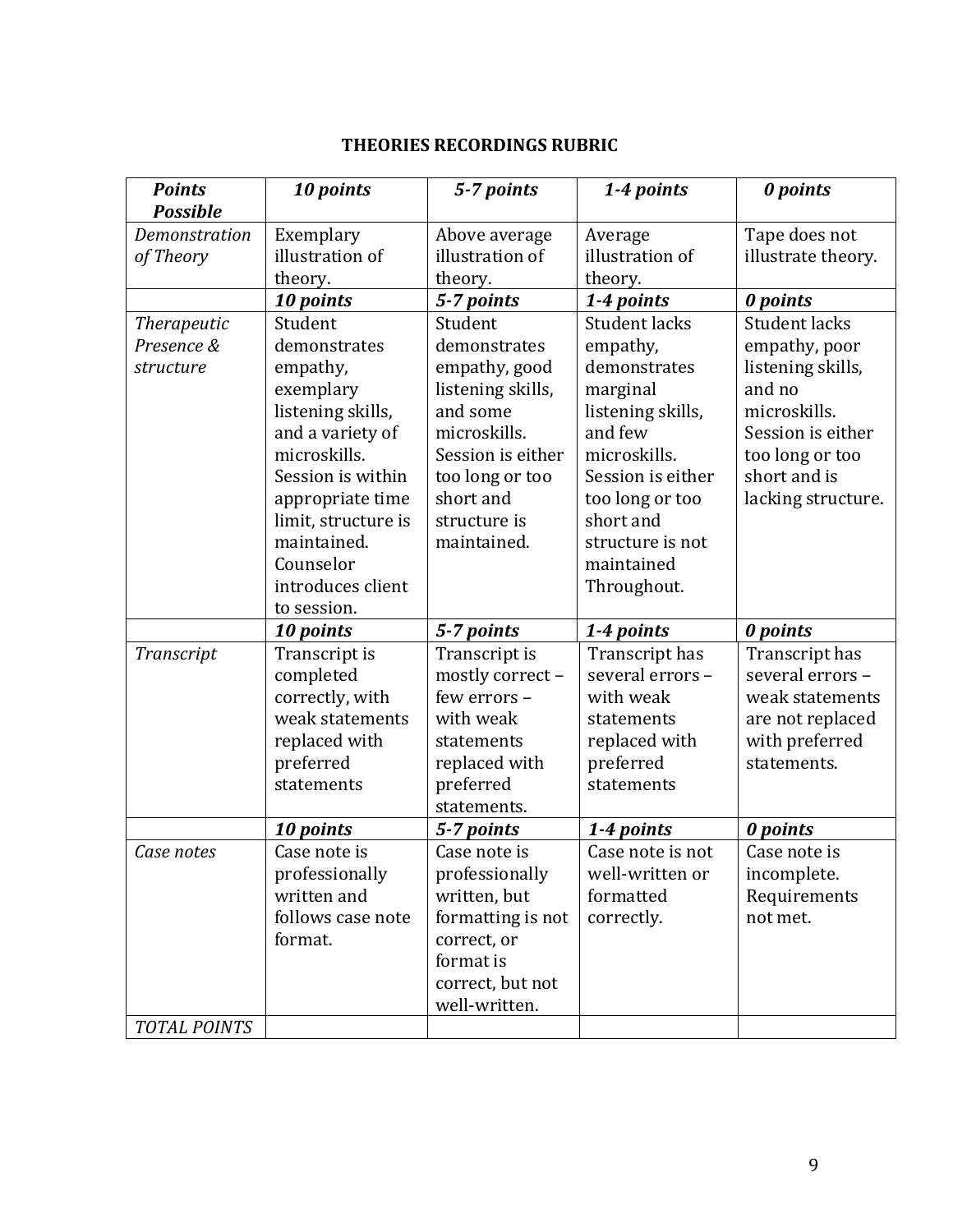- (1) Assume your client has already signed a release for taping (and mention this) at the beginning of the session.
- (2) Begin by structuring with a confidentiality statement, and informed consent (what they can expect from you as a counselor, risks and benefits) **EVERY SESSION.**
- (3) Structure appropriately as the session proceeds, according to the techniques/theories you are using. Explain and give rationale where appropriate. If one technique does not work out, try another.
- (4) Close with a final summary of the session and a discussion with the client about how his/her new knowledge/learning/skill will be carried over to "real life".

### **After Taping:**

- (1) Check out with client if there are any portions they do not wish shown to the class.
- (2) Make a transcript of the tape, using the TRANSCRIPT FORMAT and identify microskills.
- (3) Write one paragraph about your strengths, your areas needing improvement, and your goals for the future sessions.
- (4) Cue up a portion of your tape you would like to show the class for feedback.

### **Transcribe each tape according to the attached TRANSCRIPT FORMAT. Write on one side of the page only and type. No handwritten transcripts will be accepted.** Please follow directions exactly. Do NOT WRITE THE CLIENT'S NAME ANYWHERE ON THE TRANSCRIPT. Keep confidential what is discussed in sessions.

### **TRANSCRIPT FORMAT TO BE FOLLOWED:**

### **Tape #1**

#### **January 14, 2015 Person-Centered**

| Skill/observation<br><b>Statement</b>        |                     |
|----------------------------------------------|---------------------|
| Cl #1: I'm just really confused about        | looking down        |
| CO#1: You sound concerned and angry          | <b>RF</b>           |
| $Cl$ #2: I am, I really worry                | crying              |
| CO#2: Tell me more                           | Enc                 |
| Cl#3: I just don't know what                 |                     |
| CO#3: You are worried that                   | RF & Enc            |
| CL#4: I want so much for                     |                     |
| CO#4: You should just go ahead and marry him | <b>Ugh! Advice!</b> |
| PS: Tell me more about the relationship      | Foc                 |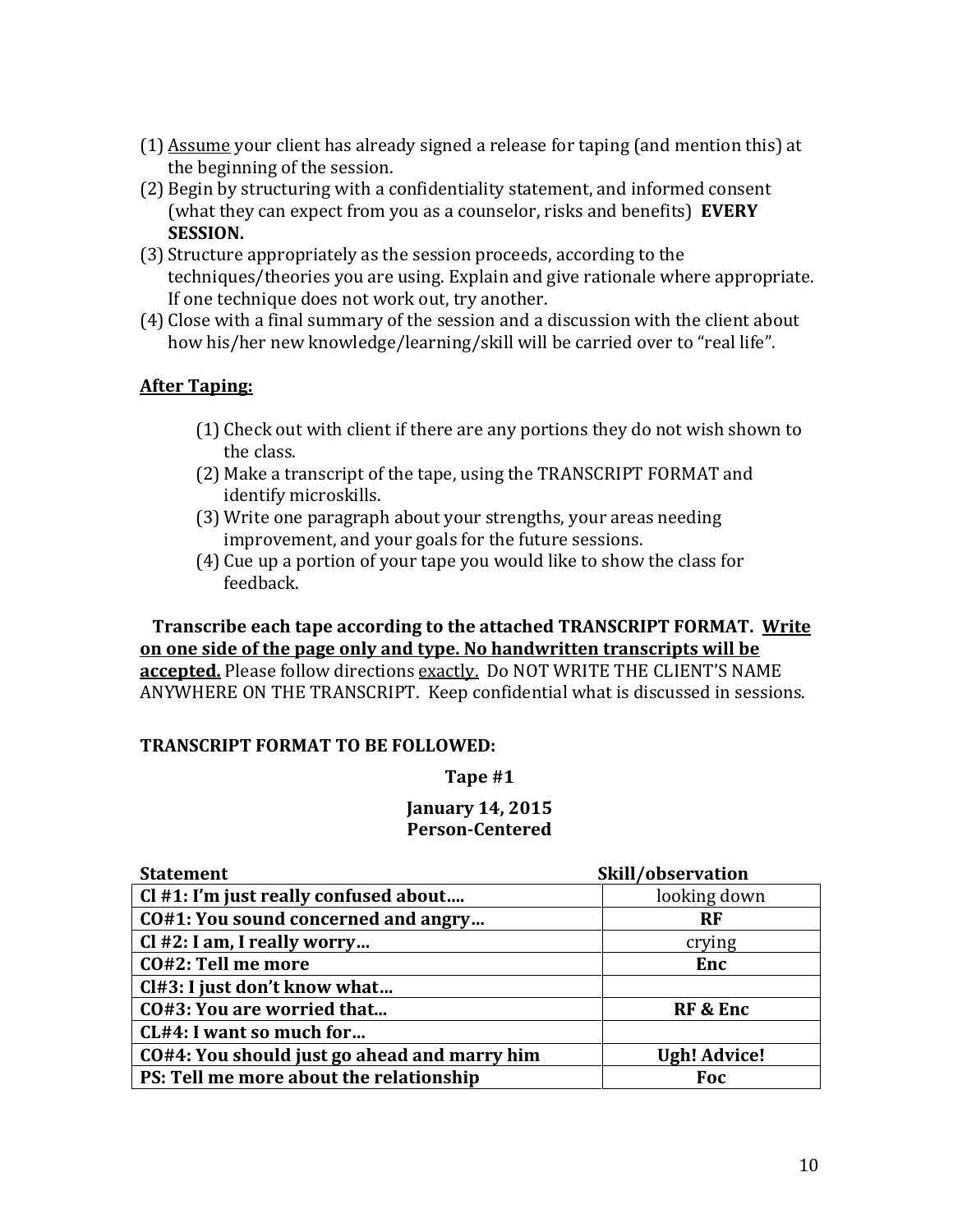#### **INFORMED CONSENT SAMPLE**

#### Informed Consent:

I want to take a few minutes to go over (review) a few things. Thank you for signing the permission to tape form. I am taping this session for my training class to get feedback on my skills from my faculty person and peers in the class. Mostly they will be focusing on me, not you. But at any time if you want me to turn the tape off, let me know and I will.

I also want to mention that everything here is confidential unless you are sharing something with me that involves self-harm or harm to others (including child and elder abuse), or unless you sign something that allows me to tell someone else what we've talked about. I'm wondering if you have any questions so far.

Finally, I want to share with you the risks and benefits of counseling. Many clients report getting a better perspective on their issues when they get counseling and feeling overall a sense of relief after a few or several sessions because they are gaining support and figuring things out in their lives. At times some people may feel worse before they feel better because they are working through some hard stuff they've never shared with anyone and this can be hard work. You may find this to be true at times and if so, please let me know what's going on and we can work through the tough feelings together. Also, you may have some feelings that surprise you during the course of our work together, and this is common as you explore new ways of getting to know yourself better. I hope you will let me know if you have any questions as we work together. Do you have any questions?

Today we are going to be using the **Person Centered approach**, where I will be acting as a partner with you, exploring some feelings you may be having. The focus is basically on you, your feelings, and where you want to take the session. I'm wondering if you have any questions about this. Last time we talked about…Tell me what you want to focus on today.

Today we are going to focus on **Motivational Interviewing**, where I will be acting as a guide with you. We will take a look at your behaviors and how you view yourself through your behaviors. I'm wondering if you have any questions about this. Last time we……… Tell me what your goal for today's session is.

Today I'll be using **cognitive/behavioral techniques.** We will focus on your thoughts/behaviors mostly and some of your feelings. As we talk about your work, you may find some new insights about your thoughts/behaviors as they relate to your current issue. I'm wondering if you have any questions about this. Tell me what your goal for today's session is.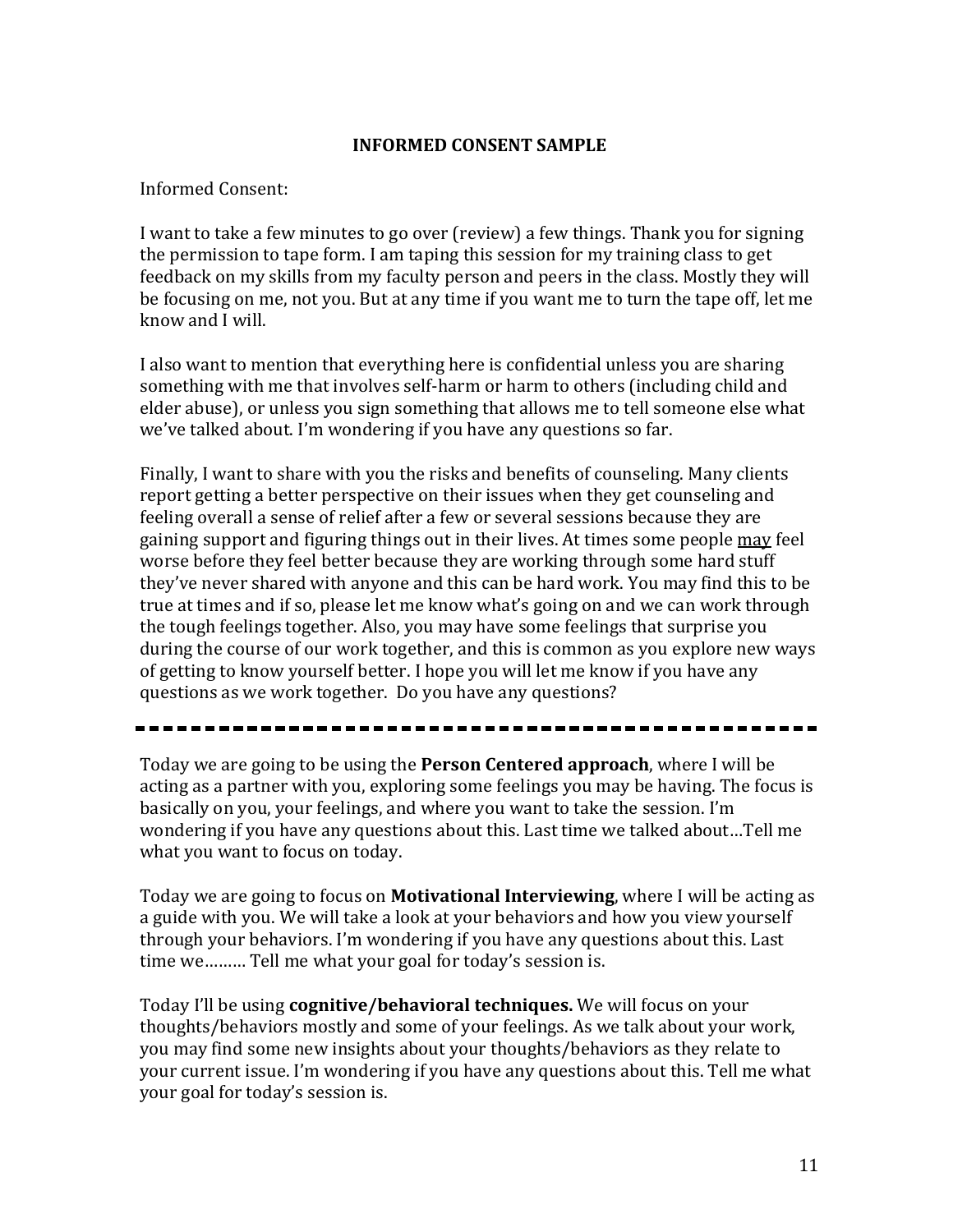Today, we'll be using **Adlerian techniques**. This means we will be focusing on family of origin issues and what you learned about yourself through your family. This may also mean that we explore the type of 'script' you have learned to live and how this relates to your current issues. I'm wondering if you have any questions about this. Last time we……… Tell me what your goal for today's session is.

Today we'll be using **Reality Theory techniques**. This means we'll be focusing on your current issues and your responsibilities related to them. We may explore problem solving options and make specific plans about your next few weeks. I'm wondering if you have any questions about this. Last time we……… Tell me what your goal for today's session is.